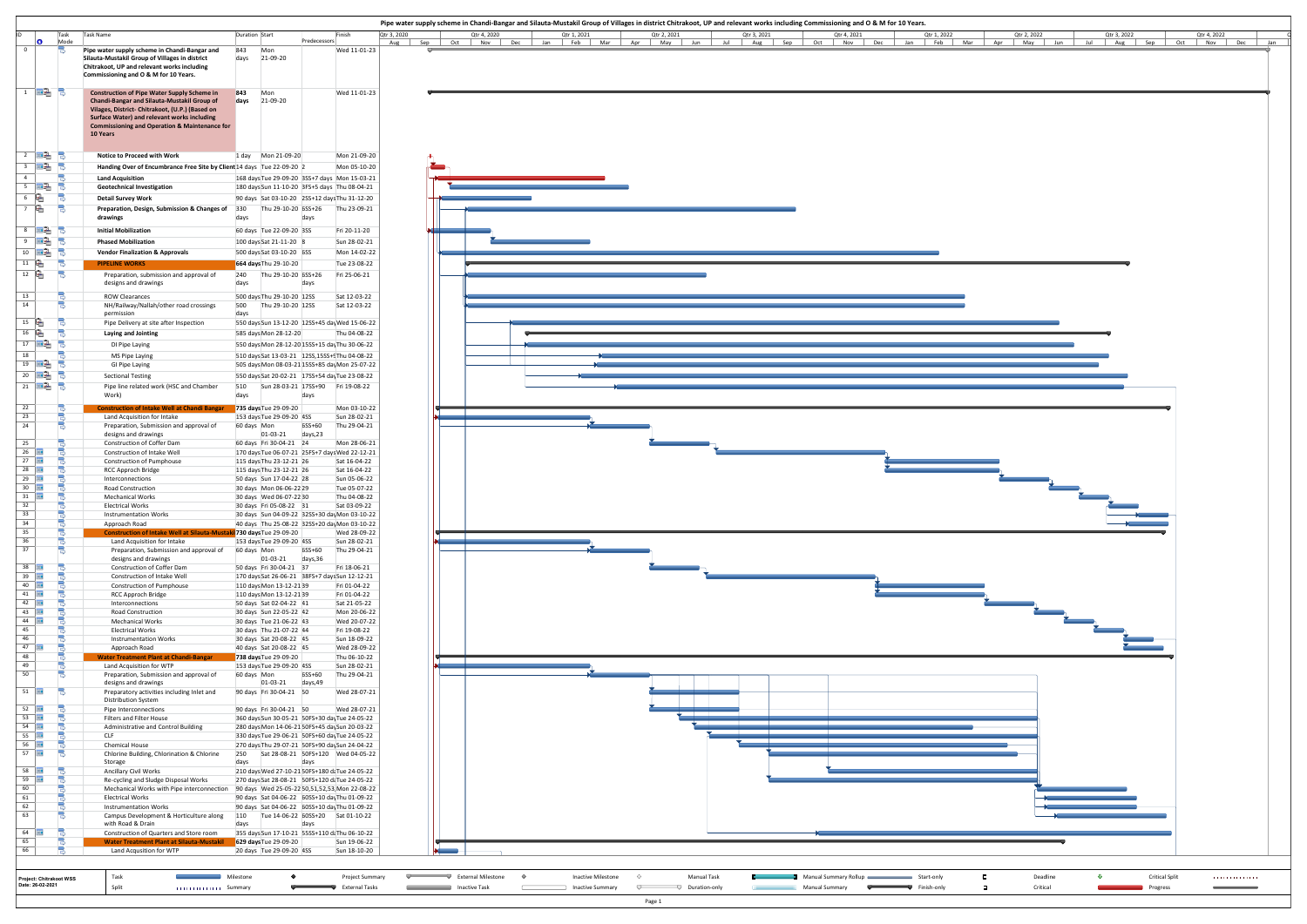| Predecessors<br>60 days Wed 02-12-20 6SS+60<br>Sat 30-01-21<br>days,66<br>90 days Sun 31-01-21 67<br>Fri 30-04-21<br>90 days Sun 31-01-21 67<br>Fri 30-04-21<br>350 days Tue 02-03-21 67FS+30 day Mon 14-02-22<br>270 days Wed 17-03-21 67FS+45 daySat 11-12-21<br>320 days Thu 01-04-21 67FS+60 day Mon 14-02-22<br>250 days Sat 01-05-21 67FS+90 day Wed 05-01-22<br>Mon<br>67FS+120 Tue 25-01-22<br>days 31-05-21<br>days<br>200 days Fri 30-07-21 67FS+180 daMon 14-02-22<br>260 days Mon 31-05-21 67FS+120 daMon 14-02-22<br>Mechanical Works with Pipe interconnection 75 days Tue 15-02-22 67,68,69,70, Sat 30-04-22<br>75 days Tue 15-02-22 67,68,69,70, Sat 30-04-22<br>75 days Tue 15-02-22 67,68,69,70, Sat 30-04-22<br>Campus Development & Horticulture along 90 days Wed 02-03-22 77SS+15 Mon 30-05-22<br>days<br>355 days Wed 30-06-21 72SS+90 daySun 19-06-22<br>713 days Tue 29-09-20<br>Sun 11-09-22<br>673 days Tue 29-09-20<br>Tue 02-08-22<br>153 days Tue 29-09-20 4SS<br>Sun 28-02-21<br>7SS+30<br>Thu 29-04-21<br>60 days Mon<br>01-03-21 days,84<br>400 days Fri 30-04-21 85<br>Fri 03-06-22<br>Supply of all material to be used for piping, 60 days Sun 26-12-21 86SS+240 Wed 23-02-22<br>days<br>Installation of all instruments, completion of 60 days Thu 24-02-22 87<br>Sun 24-04-22<br>60 days Sat 04-06-22 86<br>Tue 02-08-22<br>678 days Tue 03-11-20<br>Sun 11-09-22<br>Sat 27-08-22<br>455 days Sun 30-05-21<br>450 days Sun 30-05-21 85FS+30 day Mon 22-08-22<br>60 days Tue 14-06-22 92SS+380 daFri 12-08-22<br>60 days Tue 14-06-22 92SS+380 daFri 12-08-22 | Aug Sep<br>Oct                             | Nov<br>Dec<br>Feb  <br>Mar<br>Apr<br>May<br>Jun<br>Jul<br>Aug Sep<br>Oct<br>Nov  <br>Dec<br>Jan<br>Feb<br>Mar<br>Apr<br>May<br>Jan |
|----------------------------------------------------------------------------------------------------------------------------------------------------------------------------------------------------------------------------------------------------------------------------------------------------------------------------------------------------------------------------------------------------------------------------------------------------------------------------------------------------------------------------------------------------------------------------------------------------------------------------------------------------------------------------------------------------------------------------------------------------------------------------------------------------------------------------------------------------------------------------------------------------------------------------------------------------------------------------------------------------------------------------------------------------------------------------------------------------------------------------------------------------------------------------------------------------------------------------------------------------------------------------------------------------------------------------------------------------------------------------------------------------------------------------------------------------------------------------------------------------------------------------------------------------------------------------------------------------|--------------------------------------------|------------------------------------------------------------------------------------------------------------------------------------|
|                                                                                                                                                                                                                                                                                                                                                                                                                                                                                                                                                                                                                                                                                                                                                                                                                                                                                                                                                                                                                                                                                                                                                                                                                                                                                                                                                                                                                                                                                                                                                                                                    |                                            |                                                                                                                                    |
|                                                                                                                                                                                                                                                                                                                                                                                                                                                                                                                                                                                                                                                                                                                                                                                                                                                                                                                                                                                                                                                                                                                                                                                                                                                                                                                                                                                                                                                                                                                                                                                                    |                                            |                                                                                                                                    |
|                                                                                                                                                                                                                                                                                                                                                                                                                                                                                                                                                                                                                                                                                                                                                                                                                                                                                                                                                                                                                                                                                                                                                                                                                                                                                                                                                                                                                                                                                                                                                                                                    |                                            |                                                                                                                                    |
|                                                                                                                                                                                                                                                                                                                                                                                                                                                                                                                                                                                                                                                                                                                                                                                                                                                                                                                                                                                                                                                                                                                                                                                                                                                                                                                                                                                                                                                                                                                                                                                                    |                                            |                                                                                                                                    |
|                                                                                                                                                                                                                                                                                                                                                                                                                                                                                                                                                                                                                                                                                                                                                                                                                                                                                                                                                                                                                                                                                                                                                                                                                                                                                                                                                                                                                                                                                                                                                                                                    |                                            |                                                                                                                                    |
|                                                                                                                                                                                                                                                                                                                                                                                                                                                                                                                                                                                                                                                                                                                                                                                                                                                                                                                                                                                                                                                                                                                                                                                                                                                                                                                                                                                                                                                                                                                                                                                                    |                                            |                                                                                                                                    |
|                                                                                                                                                                                                                                                                                                                                                                                                                                                                                                                                                                                                                                                                                                                                                                                                                                                                                                                                                                                                                                                                                                                                                                                                                                                                                                                                                                                                                                                                                                                                                                                                    |                                            |                                                                                                                                    |
|                                                                                                                                                                                                                                                                                                                                                                                                                                                                                                                                                                                                                                                                                                                                                                                                                                                                                                                                                                                                                                                                                                                                                                                                                                                                                                                                                                                                                                                                                                                                                                                                    |                                            |                                                                                                                                    |
|                                                                                                                                                                                                                                                                                                                                                                                                                                                                                                                                                                                                                                                                                                                                                                                                                                                                                                                                                                                                                                                                                                                                                                                                                                                                                                                                                                                                                                                                                                                                                                                                    |                                            |                                                                                                                                    |
|                                                                                                                                                                                                                                                                                                                                                                                                                                                                                                                                                                                                                                                                                                                                                                                                                                                                                                                                                                                                                                                                                                                                                                                                                                                                                                                                                                                                                                                                                                                                                                                                    |                                            |                                                                                                                                    |
|                                                                                                                                                                                                                                                                                                                                                                                                                                                                                                                                                                                                                                                                                                                                                                                                                                                                                                                                                                                                                                                                                                                                                                                                                                                                                                                                                                                                                                                                                                                                                                                                    |                                            |                                                                                                                                    |
|                                                                                                                                                                                                                                                                                                                                                                                                                                                                                                                                                                                                                                                                                                                                                                                                                                                                                                                                                                                                                                                                                                                                                                                                                                                                                                                                                                                                                                                                                                                                                                                                    |                                            |                                                                                                                                    |
|                                                                                                                                                                                                                                                                                                                                                                                                                                                                                                                                                                                                                                                                                                                                                                                                                                                                                                                                                                                                                                                                                                                                                                                                                                                                                                                                                                                                                                                                                                                                                                                                    |                                            |                                                                                                                                    |
|                                                                                                                                                                                                                                                                                                                                                                                                                                                                                                                                                                                                                                                                                                                                                                                                                                                                                                                                                                                                                                                                                                                                                                                                                                                                                                                                                                                                                                                                                                                                                                                                    |                                            |                                                                                                                                    |
|                                                                                                                                                                                                                                                                                                                                                                                                                                                                                                                                                                                                                                                                                                                                                                                                                                                                                                                                                                                                                                                                                                                                                                                                                                                                                                                                                                                                                                                                                                                                                                                                    |                                            |                                                                                                                                    |
|                                                                                                                                                                                                                                                                                                                                                                                                                                                                                                                                                                                                                                                                                                                                                                                                                                                                                                                                                                                                                                                                                                                                                                                                                                                                                                                                                                                                                                                                                                                                                                                                    |                                            |                                                                                                                                    |
|                                                                                                                                                                                                                                                                                                                                                                                                                                                                                                                                                                                                                                                                                                                                                                                                                                                                                                                                                                                                                                                                                                                                                                                                                                                                                                                                                                                                                                                                                                                                                                                                    |                                            |                                                                                                                                    |
|                                                                                                                                                                                                                                                                                                                                                                                                                                                                                                                                                                                                                                                                                                                                                                                                                                                                                                                                                                                                                                                                                                                                                                                                                                                                                                                                                                                                                                                                                                                                                                                                    |                                            |                                                                                                                                    |
|                                                                                                                                                                                                                                                                                                                                                                                                                                                                                                                                                                                                                                                                                                                                                                                                                                                                                                                                                                                                                                                                                                                                                                                                                                                                                                                                                                                                                                                                                                                                                                                                    |                                            |                                                                                                                                    |
| 60 days Wed 29-06-22 94SS+15 daySat 27-08-22<br>678 days Tue 03-11-20<br>Sun 11-09-22                                                                                                                                                                                                                                                                                                                                                                                                                                                                                                                                                                                                                                                                                                                                                                                                                                                                                                                                                                                                                                                                                                                                                                                                                                                                                                                                                                                                                                                                                                              |                                            |                                                                                                                                    |
| Preparation, Submission and approval of 60 days Tue 03-11-20 7SS+5 days Fri 01-01-21                                                                                                                                                                                                                                                                                                                                                                                                                                                                                                                                                                                                                                                                                                                                                                                                                                                                                                                                                                                                                                                                                                                                                                                                                                                                                                                                                                                                                                                                                                               |                                            |                                                                                                                                    |
| 150 days Sun 02-05-21 97FS+120 daTue 28-09-21                                                                                                                                                                                                                                                                                                                                                                                                                                                                                                                                                                                                                                                                                                                                                                                                                                                                                                                                                                                                                                                                                                                                                                                                                                                                                                                                                                                                                                                                                                                                                      |                                            |                                                                                                                                    |
| 60 days Tue 14-06-22 94SS<br>Fri 12-08-22<br>60 days Mon 04-07-22 94SS+20 dayThu 01-09-22                                                                                                                                                                                                                                                                                                                                                                                                                                                                                                                                                                                                                                                                                                                                                                                                                                                                                                                                                                                                                                                                                                                                                                                                                                                                                                                                                                                                                                                                                                          |                                            |                                                                                                                                    |
| 60 days Thu 14-07-22 94SS+30 daySun 11-09-22                                                                                                                                                                                                                                                                                                                                                                                                                                                                                                                                                                                                                                                                                                                                                                                                                                                                                                                                                                                                                                                                                                                                                                                                                                                                                                                                                                                                                                                                                                                                                       |                                            |                                                                                                                                    |
| 120 days Tue 14-06-22 94SS<br>Tue 11-10-22<br>Wed 20-07-22<br>660 days Tue 29-09-20                                                                                                                                                                                                                                                                                                                                                                                                                                                                                                                                                                                                                                                                                                                                                                                                                                                                                                                                                                                                                                                                                                                                                                                                                                                                                                                                                                                                                                                                                                                |                                            |                                                                                                                                    |
| 635 days Tue 29-09-20<br>Sat 25-06-22<br>150 days Tue 29-09-20 4SS<br>Thu 25-02-21                                                                                                                                                                                                                                                                                                                                                                                                                                                                                                                                                                                                                                                                                                                                                                                                                                                                                                                                                                                                                                                                                                                                                                                                                                                                                                                                                                                                                                                                                                                 |                                            |                                                                                                                                    |
| 60 days Fri 26-02-21 7SS+30<br>Mon 26-04-21<br>days, 105                                                                                                                                                                                                                                                                                                                                                                                                                                                                                                                                                                                                                                                                                                                                                                                                                                                                                                                                                                                                                                                                                                                                                                                                                                                                                                                                                                                                                                                                                                                                           |                                            |                                                                                                                                    |
| 380 days Tue 27-04-21 106<br>Wed 11-05-22<br>Supply of all material to be used for piping, 60 days Thu 23-12-21 107SS+240 Sun 20-02-22                                                                                                                                                                                                                                                                                                                                                                                                                                                                                                                                                                                                                                                                                                                                                                                                                                                                                                                                                                                                                                                                                                                                                                                                                                                                                                                                                                                                                                                             |                                            |                                                                                                                                    |
| days<br>108<br>Istallation of all instruments, completion of 45 days Mon<br>Wed 06-04-22                                                                                                                                                                                                                                                                                                                                                                                                                                                                                                                                                                                                                                                                                                                                                                                                                                                                                                                                                                                                                                                                                                                                                                                                                                                                                                                                                                                                                                                                                                           |                                            |                                                                                                                                    |
| 21-02-22                                                                                                                                                                                                                                                                                                                                                                                                                                                                                                                                                                                                                                                                                                                                                                                                                                                                                                                                                                                                                                                                                                                                                                                                                                                                                                                                                                                                                                                                                                                                                                                           |                                            |                                                                                                                                    |
| 45 days Thu 12-05-22 107<br>Sat 25-06-22<br>625 days Tue 03-11-20<br>Wed 20-07-22                                                                                                                                                                                                                                                                                                                                                                                                                                                                                                                                                                                                                                                                                                                                                                                                                                                                                                                                                                                                                                                                                                                                                                                                                                                                                                                                                                                                                                                                                                                  |                                            |                                                                                                                                    |
| 420 days Thu 27-05-21<br>Wed 20-07-22                                                                                                                                                                                                                                                                                                                                                                                                                                                                                                                                                                                                                                                                                                                                                                                                                                                                                                                                                                                                                                                                                                                                                                                                                                                                                                                                                                                                                                                                                                                                                              |                                            |                                                                                                                                    |
| 420 days Thu 27-05-21 106FS+30 daWed 20-07-22<br>60 days Thu 12-05-22 113SS+350 (Sun 10-07-22                                                                                                                                                                                                                                                                                                                                                                                                                                                                                                                                                                                                                                                                                                                                                                                                                                                                                                                                                                                                                                                                                                                                                                                                                                                                                                                                                                                                                                                                                                      |                                            |                                                                                                                                    |
| 60 days Thu 12-05-22 113SS+350 (Sun 10-07-22                                                                                                                                                                                                                                                                                                                                                                                                                                                                                                                                                                                                                                                                                                                                                                                                                                                                                                                                                                                                                                                                                                                                                                                                                                                                                                                                                                                                                                                                                                                                                       |                                            |                                                                                                                                    |
| 32 days Fri 27-05-22 115SS+15 daMon 27-06-22<br>625 days Tue 03-11-20<br>Wed 20-07-22                                                                                                                                                                                                                                                                                                                                                                                                                                                                                                                                                                                                                                                                                                                                                                                                                                                                                                                                                                                                                                                                                                                                                                                                                                                                                                                                                                                                                                                                                                              |                                            | $\overline{\phantom{a}}$                                                                                                           |
| Preparation, Submission and approval of 60 days Tue 03-11-20 7SS+5 days Fri 01-01-21                                                                                                                                                                                                                                                                                                                                                                                                                                                                                                                                                                                                                                                                                                                                                                                                                                                                                                                                                                                                                                                                                                                                                                                                                                                                                                                                                                                                                                                                                                               |                                            |                                                                                                                                    |
| 120 days Sun 02-05-21 118FS+120 (Sun 29-08-21                                                                                                                                                                                                                                                                                                                                                                                                                                                                                                                                                                                                                                                                                                                                                                                                                                                                                                                                                                                                                                                                                                                                                                                                                                                                                                                                                                                                                                                                                                                                                      |                                            |                                                                                                                                    |
| 50 days Wed 01-06-22 120SS+20 daWed 20-07-22                                                                                                                                                                                                                                                                                                                                                                                                                                                                                                                                                                                                                                                                                                                                                                                                                                                                                                                                                                                                                                                                                                                                                                                                                                                                                                                                                                                                                                                                                                                                                       |                                            |                                                                                                                                    |
| 50 days Wed 01-06-22 120SS+20 daWed 20-07-22<br>120 days Sun 22-05-22 115SS+10 daSun 18-09-22                                                                                                                                                                                                                                                                                                                                                                                                                                                                                                                                                                                                                                                                                                                                                                                                                                                                                                                                                                                                                                                                                                                                                                                                                                                                                                                                                                                                                                                                                                      |                                            | $\mathbf{r}$                                                                                                                       |
| 645 Tue 29-09-20<br>Tue 05-07-22<br>days                                                                                                                                                                                                                                                                                                                                                                                                                                                                                                                                                                                                                                                                                                                                                                                                                                                                                                                                                                                                                                                                                                                                                                                                                                                                                                                                                                                                                                                                                                                                                           |                                            |                                                                                                                                    |
| 168 days Tue 29-09-20 4SS<br>Mon 15-03-21<br>45 days Wed 27-01-21 8SS+10 days Fri 12-03-21                                                                                                                                                                                                                                                                                                                                                                                                                                                                                                                                                                                                                                                                                                                                                                                                                                                                                                                                                                                                                                                                                                                                                                                                                                                                                                                                                                                                                                                                                                         |                                            |                                                                                                                                    |
|                                                                                                                                                                                                                                                                                                                                                                                                                                                                                                                                                                                                                                                                                                                                                                                                                                                                                                                                                                                                                                                                                                                                                                                                                                                                                                                                                                                                                                                                                                                                                                                                    |                                            |                                                                                                                                    |
| Thu 11-02-21 126SS+15 Sat 10-07-21<br>150<br>days<br>days                                                                                                                                                                                                                                                                                                                                                                                                                                                                                                                                                                                                                                                                                                                                                                                                                                                                                                                                                                                                                                                                                                                                                                                                                                                                                                                                                                                                                                                                                                                                          |                                            |                                                                                                                                    |
| 370 days Mon 12-04-21<br>Sat 16-04-22                                                                                                                                                                                                                                                                                                                                                                                                                                                                                                                                                                                                                                                                                                                                                                                                                                                                                                                                                                                                                                                                                                                                                                                                                                                                                                                                                                                                                                                                                                                                                              |                                            |                                                                                                                                    |
| 350 days Mon 12-04-21 127SS+60 daSun 27-03-22<br>Completion of piping arrangement, ascending 50 days Sat 26-02-22 129SS+320 Sat 16-04-22<br>days                                                                                                                                                                                                                                                                                                                                                                                                                                                                                                                                                                                                                                                                                                                                                                                                                                                                                                                                                                                                                                                                                                                                                                                                                                                                                                                                                                                                                                                   |                                            |                                                                                                                                    |
|                                                                                                                                                                                                                                                                                                                                                                                                                                                                                                                                                                                                                                                                                                                                                                                                                                                                                                                                                                                                                                                                                                                                                                                                                                                                                                                                                                                                                                                                                                                                                                                                    | 60 days Thu 12-05-22 115SS<br>Sun 10-07-22 |                                                                                                                                    |